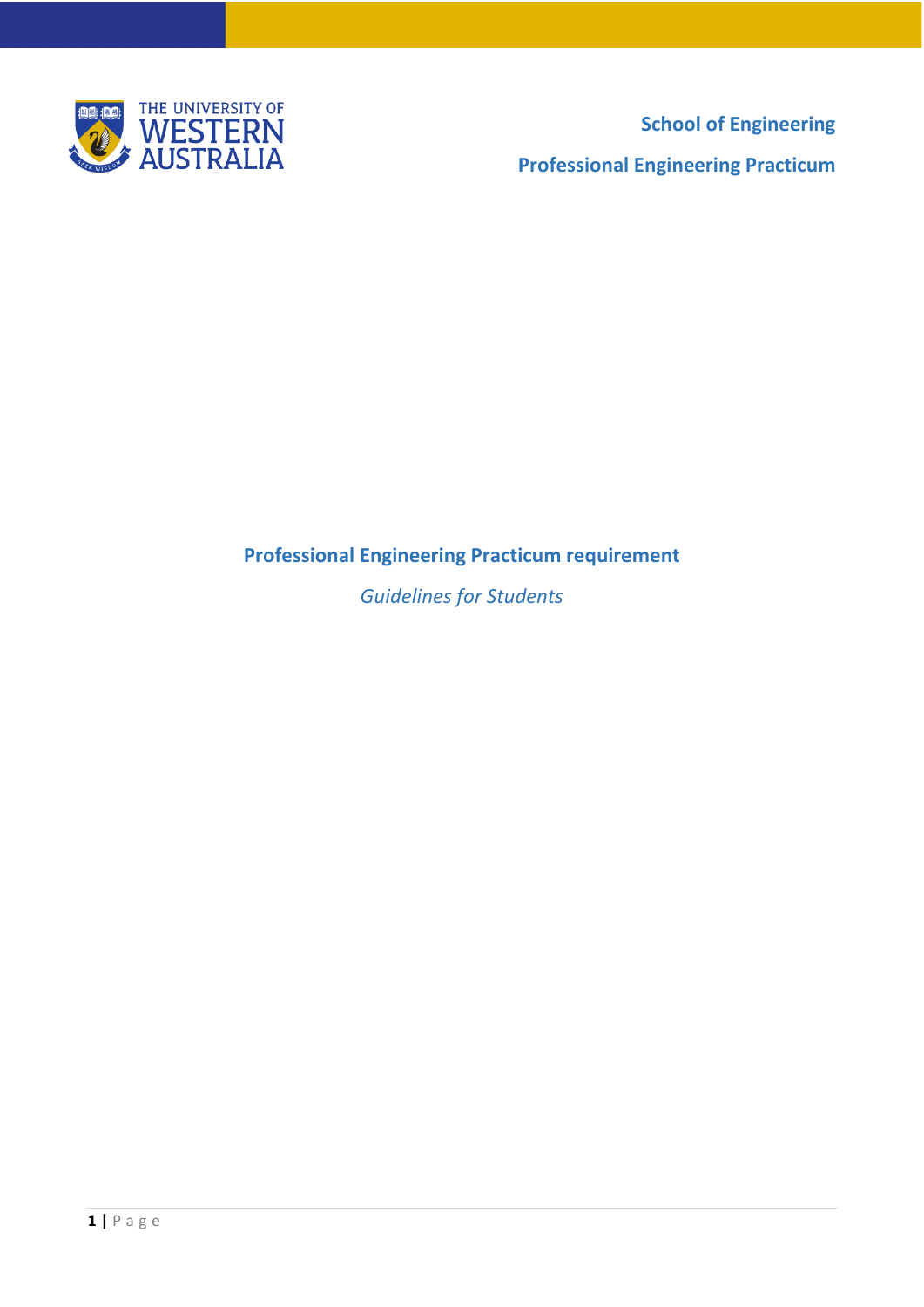# Contents

| 1.             |    |  |
|----------------|----|--|
| 2.             |    |  |
| 3.             |    |  |
|                | 1. |  |
|                | 2. |  |
| 4.             |    |  |
| 5.             |    |  |
| 6.             |    |  |
|                |    |  |
|                |    |  |
|                |    |  |
|                |    |  |
|                |    |  |
| 7 <sub>1</sub> |    |  |
|                |    |  |
|                |    |  |
|                |    |  |
|                |    |  |
| 8.             |    |  |
|                |    |  |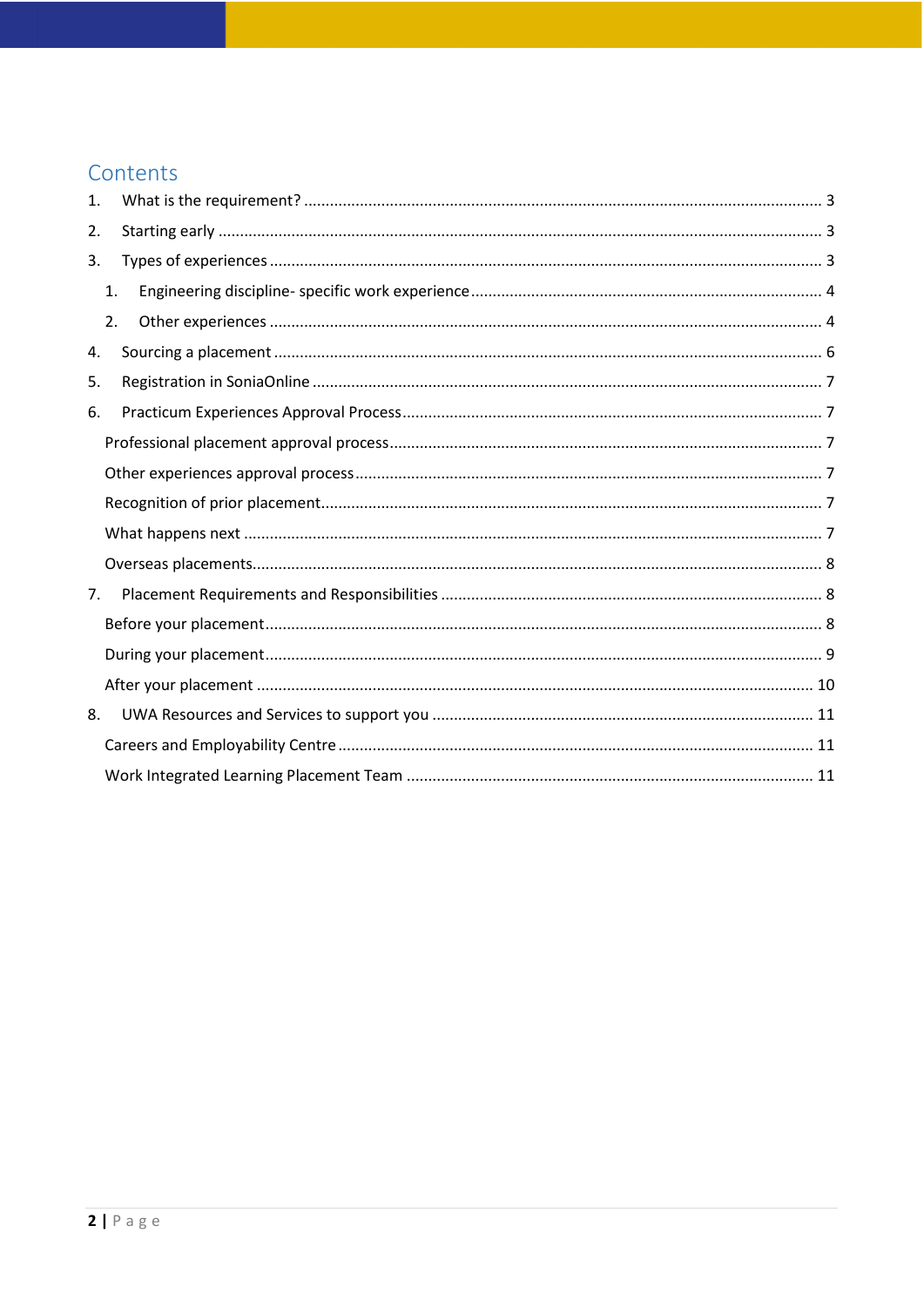## <span id="page-2-0"></span>1. What is the requirement?

Practical experience is a compulsory part of the Master of Professional Engineering (MPE). In order to graduate you need to accumulate 450 hours of suitable exposure to professional engineering practice. This experience is referred to as a Professional Engineering Practicum, and can also be known as a placement, an internship, a cadetship, work experience, vacation work, and more. Your Professional Engineering Practicum is an opportunity to develop and apply the technical engineering skills and knowledge you have gained through your studies to real world situations.

UWA does not arrange the experience for you. Engineering students are responsible for organising their own Professional Engineering Practicum hours to be completed alongside their course. This expectation requires you to demonstrate initiative, and a proactive demeanour, these traits are identified by Engineers Australia as necessary attributes of professional engineers. Within the University we have multiple resources and services available to assist you and help you to build the skills needed to find and secure opportunities.

## <span id="page-2-1"></span>2. Starting early

The key is to start early. You may start with the exposure and to accumulate Professional Engineering Practicum hours even from the first semester of your undergraduate studies if you are enrolled in the Engineering Science major intending to continue into the MPE. We encourage you to get involved in clubs and societies, volunteering or part-time work, attend site visits and technical presentations- these are all examples of exposure encouraged early in your course. These activities can help enhance your understanding of engineering, commercial awareness and industry knowledge. However, to get the most out of your professional engineering placement, we recommended you wait until you have completed at least two level 3 specialisation units before commencing a formal discipline- specific professional engineering placement.

Students who have space for an elective or broadening unit in their Bachelor degree are encouraged to consider adding to their study plan a unit for credit through a Work Integrated Learning program at UWA i.e. SCIE2205 Science Work Placement, SCIE2206 Science Consultancy Project, or WILG2201 Professional Experience Practicum. Talk to the Student Advising office to find out whether you are eligible.

**IMPORTANT:** If you intend to claim any professional placements towards your Professional Engineering Practicum requirement you must submit the placement details for academic approval through our placement portal SoniaOnline.

## <span id="page-2-2"></span>3. Types of experiences

You may use a number of placements, experiences and activities to complete the professional practicum 450 hours requirement. These can be paid and unpaid, engineering and non-engineering, undertaken locally, regionally and even overseas. The placement can be undertaken part-time or full-time, during a semester, winter or summer break. Vast majority of professional engineering placements are offered by organisations over the summer break period. These get advertised and applications open as early as in February/March so make sure you do not miss out!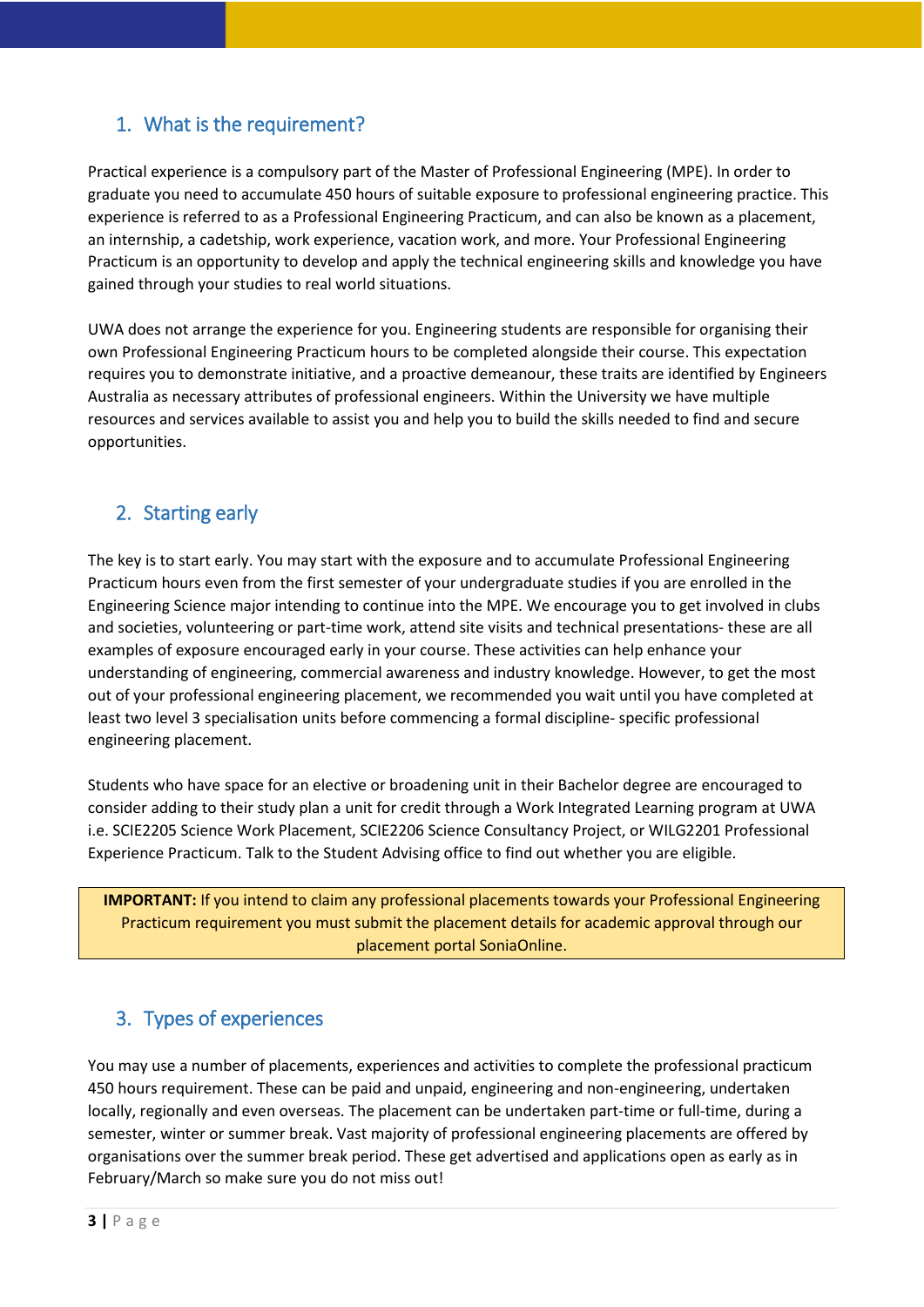## <span id="page-3-0"></span>1. Engineering discipline- specific work experience

#### **Category 1 – Professional engineering placement**

At least 300 hours of your practicum must comprise of placement(s) that are relevant to the discipline/ specialisation you are studying under the supervision of an accredited engineer allowing you to apply your technical engineering science knowledge.

This category includes:

- Paid or unpaid industry placements/internships/vacation work in an engineering work environment
- Voluntary work in an engineering capacity for a recognised non-governmental organisation (NGO) or not-for profit organisation (NFP or NPO)
- National service in an engineering role as a conscript, reservist or military scholarship holder
- Working as an intern for a UWA (or equivalent) engineering research group
- Completing a full CEED project

**Evidence required** - *Certificate of Work Performed* signed by your supervisor for each placement completed.

### <span id="page-3-1"></span>2. Other experiences

Up to 150 hours of your professional practicum can be accrued by undertaking other suitable engineering activities or in a non-engineering work environment under certain conditions. These are educational, professional development or service activities that help to develop your understanding of a particular aspect of the engineering profession.

#### **Category 2 – Engineering-related professional development activities**

Suitable activities include:

- Attending Engineers Australia (or equivalent) short courses, workshops, seminars or conference
- Attending invited guest lectures from industry-based engineers (the lectures must not be a part of the formal requirements of a unit)
- Presenting at a conference or school on an engineering related topic (the presentation must not be a part of the formal requirements of a unit)
- Formal site visits of engineering works

**Evidence required** - proof of participation in the activity- eg a written confirmation of attendance, a letter of thanks etc. An event booking confirmation or an event invitation *are not* a satisfactory evidence.

#### **Category 3 – Engineering-related work or volunteering experiences**

Suitable activities include:

- Participation in local, national or international engineering competitions
- Assisting an academic staff member with engineering consulting work
- Completing a 3/4 CEED project
- Working as a tutor, facilitator or lab demonstrator in an engineering unit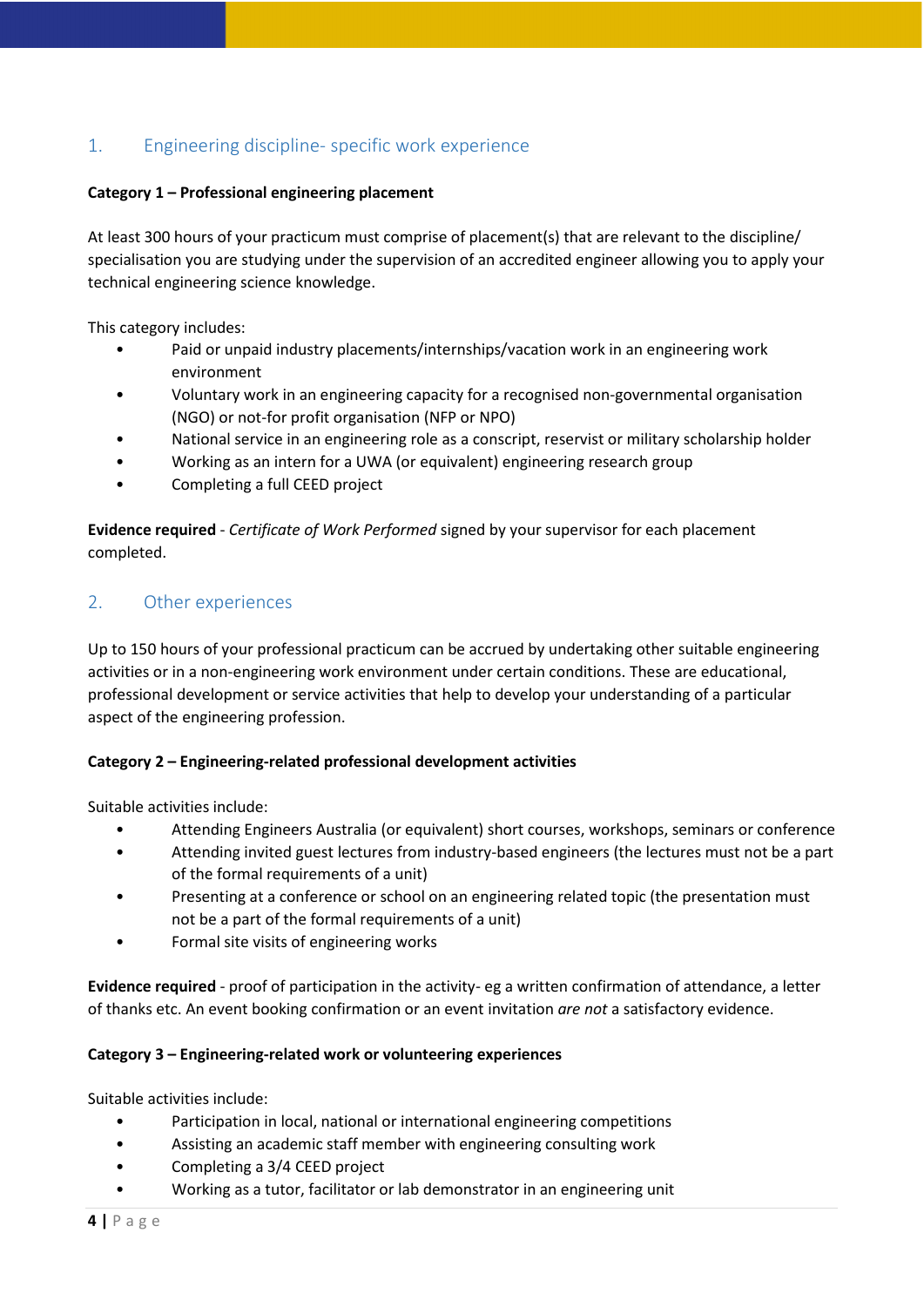- Service to the engineering profession, including elected roles on the executive of engineering student clubs and societies under the following conditions:
	- i. You are be able to claim up to a maximum of 150 hours towards your practicum if you are an elected member of an engineering student club or society, or you have volunteered to assist with one of their approved activities.
	- ii. The club or society must be listed on the UWA Clubs and Societies page https://uwastudentguild.com/clubs.
	- iii. An overview of the activities claimed must be included in the club's annual report. You are expected to keep a log of all of your club activities and the hours involved. You may be requested to submit your log for verification of the hours claimed.
	- iv. Certificate of Work Performed that includes a summary of the club activities that you have contributed to and the total number of hours must be signed by:
		- If you are the president of an engineering club or society, then the certificate must be signed by the chair of the Student Association Council.
		- If you are an elected member of an engineering club or society, other than the president, then the certificate must be signed by the president of the club.
		- If you are not an elected member, but volunteer to help at an approved engineering student club activity, then the certificate must be signed by the president or vice-president of the club.

**Evidence required** - *Certificate of Work Performed* signed by your supervisor for each activity completed.

### **Category 4 – Non-engineering work and volunteering experiences**

This type of activities and experiences require you to demonstrate the development of generic competencies that are relevant to a professional engineering career, in particular roles that require leadership, management and strong interpersonal skills.

Suitable activities include:

- Work experience in a complementary profession (e.g. accounting firm, law practice)
- A coaching, management or officiating role for a UWA, state, national or international sporting organisation
- Work as a qualified instructor (e.g. AUSTSWIM instructor, licensed driving instructor)
- Volunteer work in a non-engineering capacity for a recognised non-governmental organisation (NGO) or not-for profit organisation (NFP or NPO)
- National service in a non-engineering role as a conscript, reservist or military scholarship holder
- Volunteer work for approved activities of an engineering student club or society.
- Volunteer work for UWA or the Faculty (e.g. UniMentor, EMS mentorship of international students, etc.)
- A management role in the retail or food industries
- An elected role in a registered organisation (e.g. a member of the UWA Guild Council)

**Evidence required** - *Certificate of Work Performed* signed by your supervisor for each activity completed.

If you have any doubt about the suitability or categorisation of a proposed activity, please contact the Professional Portfolio unit coordinator as listed in the Handbook - GENG5010 Professional Engineering Portfolio.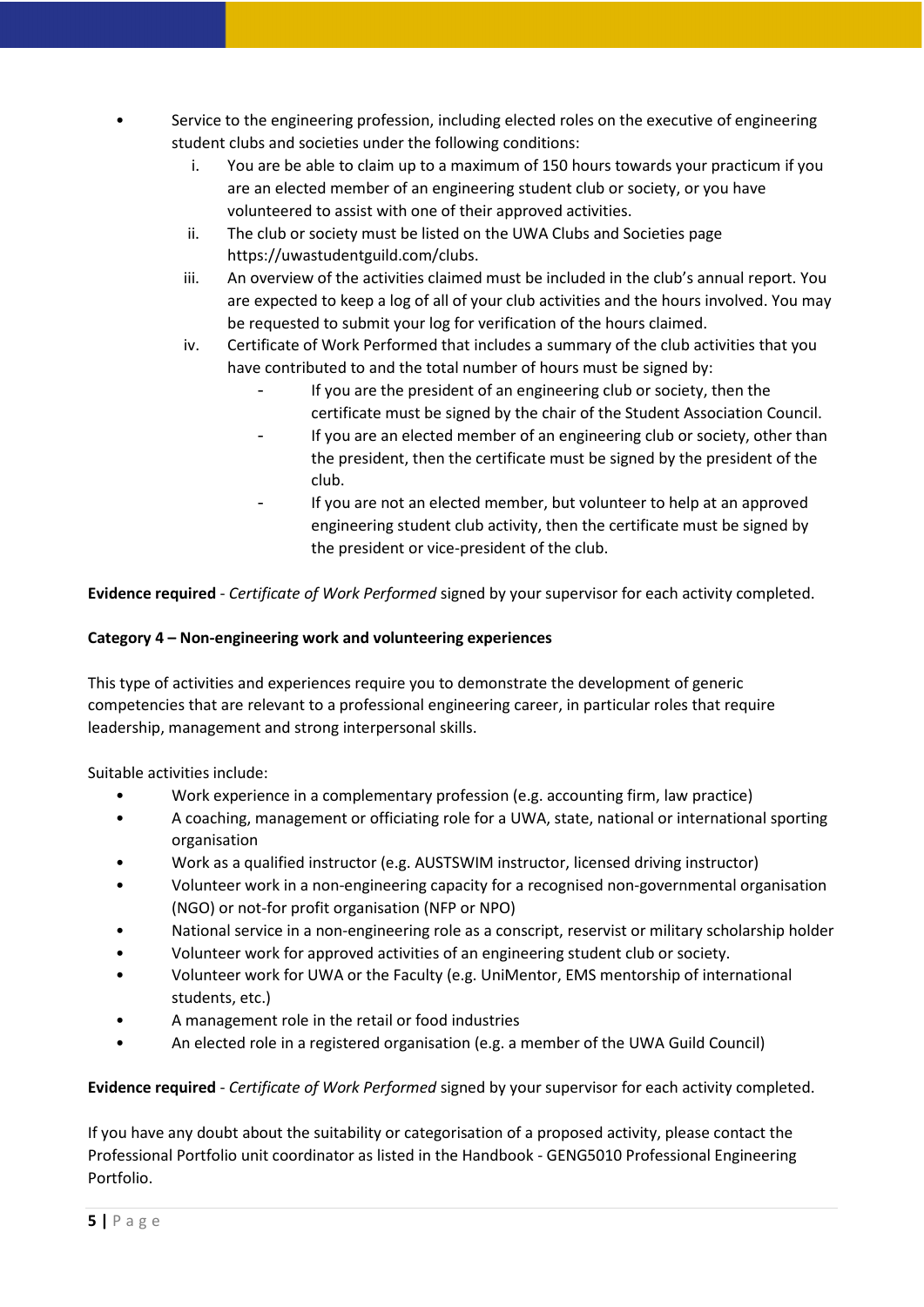## <span id="page-5-0"></span>4. Sourcing a placement

UWA does not arrange the experience for you. You are responsible for organising your own Professional Engineering Practicum hours to be completed alongside your course.

Look for opportunities everywhere. Within the University there are multiple resources and services available to help you build the skills needed to find and secure opportunities. We encourage you to access these resources to grow your industry knowledge and connections. Students who find success are often taking part in multiple internship/job search and work related activities including:

- networking through joining student societies and professional association bodies
- attending events, speaking with lecturers, industry representatives and classmates
- attending conferences
- volunteering
- taking part in ongoing learning opportunities

Here are a few suggestions of where to look for opportunities:

- Create your profile on **My UniHub**, search for both Internships and Vacation Employment.
- Become a **student member of Engineers Australia** for free and gain access to Australia's premier engineering network, professional development and networking opportunities, technical and career- enhancing resources, news and updates.
- Attend information sessions and events run by **UWA student clubs** and the School of Engineering and start building your professional network, follow up on connections made at events via LinkedIn.
- Set aside time to regularly check websites such as **GradConnection; GradAustralia; WA State Government Internships; Engineers Australia.**
- Register and sign up for **opportunity alerts from the main job seeker sites** including seek.com.au; jora.com.au; indeed.com.au; careerone.com.au; linkedin.com/jobs.
- High achieving students should consider applying for a **Co-operative Education for Enterprise Development (CEED) research project**, a full CEED project will often meet the requirements of both the professional practicum hours and Engineering Research Project unit. Students typically receive payment. For more information please<http://ceed.wa.edu.au/>
- Be proactive, **research small and medium firms** you would be interested in working for, take time to find the right contact (often an internship coordinator in the HR department or for small companies a site supervisor). LinkedIn is a great place to start. Reach out via phone or email with a polished resume and application letter to find out if the company might accept an unsolicited application.
- Contact **your local council** they often offer work experience to students wanting to gain real-life experience working for a local government – e.g. apply with [City of Stirling,](https://www.stirling.wa.gov.au/your-city/careers/work-experience) [City of](https://www.melvillecity.com.au/our-city/careers-and-working-with-us/work-experience-online-application-form)  [Melville,](https://www.melvillecity.com.au/our-city/careers-and-working-with-us/work-experience-online-application-form) [City of Gosnells,](https://www.gosnells.wa.gov.au/Employment/Work_experience_placement_request_form) [City of Vincent](https://www.vincent.wa.gov.au/council/careers/work-experience.aspx) etc
- Create a profile and **register directly on company websites** for opportunity alerts (i.e. Alcoa, BHP, Rio Tinto, Clough, Shell, JHG, Woodside Energy, FMG, BP Australia, Hatch, Water Corporation, Aurecon….and more). Many of these companies do not advertise their internships and vacation programs through third party job search engines.
- **Ask your network** of peers, friends, family, academics, and tutors for ideas and introductions or contacts.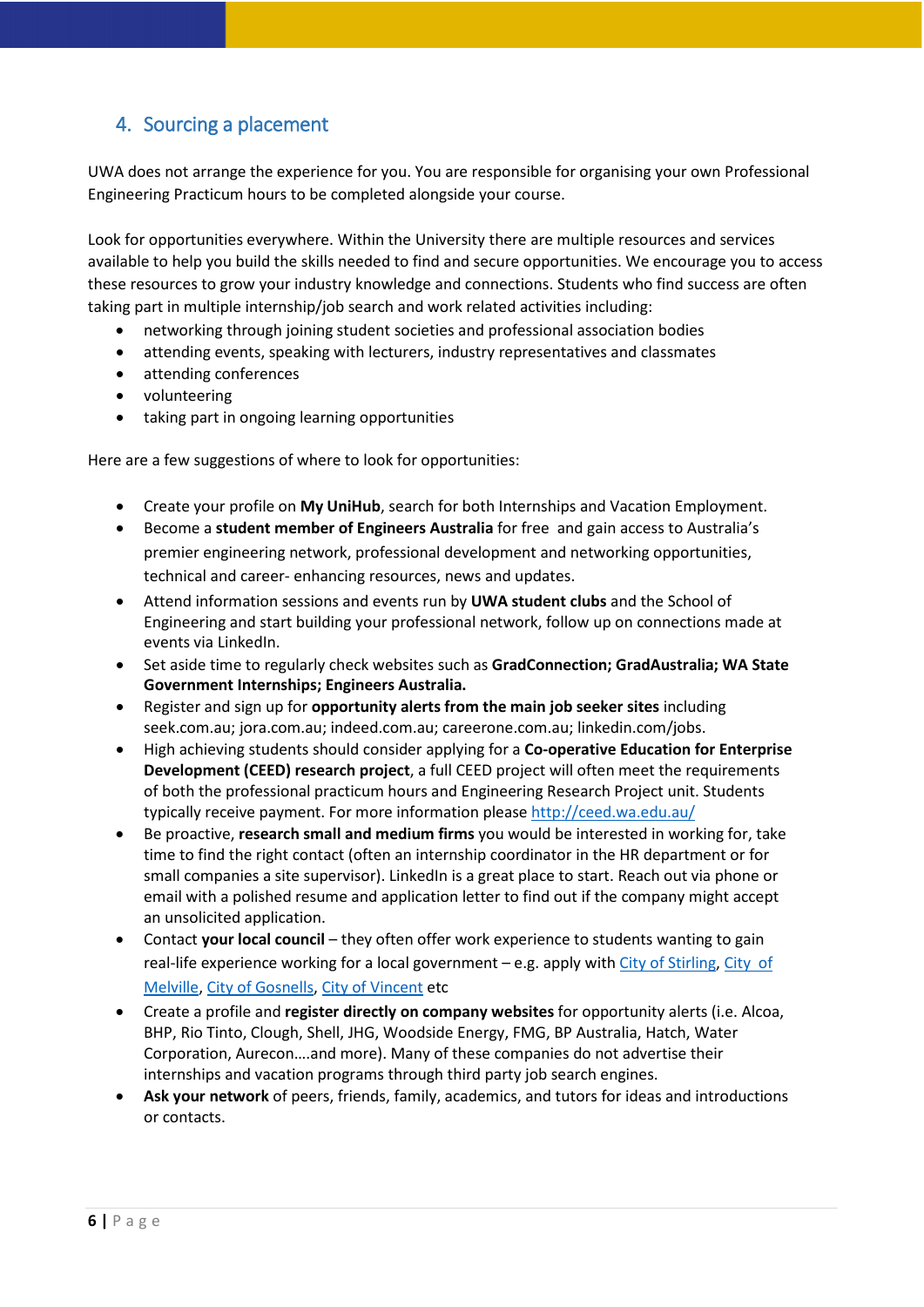## <span id="page-6-0"></span>5. Registration in SoniaOnline

All newly commencing engineering students must register in SoniaOnline so that we can understand your needs and better prepare and support you when seeking and securing placement(s).

- 1. Go to https://placements.uwa.edu.au/
- 2. Select 'Engineering'
- 3. Log in using your student ID and Pheme password
- 4. Follow further instructions as outlined in SoniaOnline

## <span id="page-6-1"></span>6. Practicum Experiences Approval Process

It is important you ensure any activities and experiences you undertake and intend to include in your Professional Engineering Portfolio are suitable.

### <span id="page-6-2"></span>Professional placement approval process

It is a requirement of your course to have your Professional Engineering Placement proposal reviewed and approved BEFORE you commence your placement. Once you have secured a placement, please submit your *MPE Practicum - Engineering Placement Proposal* Form in SoniaOnline. The school's academic staff will review the proposal to ensure the placement is suitable and meets the learning outcomes of your course. The form must be submitted **at least 5 working days before commencing** to allow for a timely review and approval. Review and approval of your proposal can take between 10 – 14 business days.

### <span id="page-6-3"></span>Other experiences approval process

Please submit any activities not listed above for review and approval by the school's academic staff via completing a *MPE Practicum – Other Experiences Proposal* Form in SoniaOnline. You will be asked to include a clear explanation as to why the activity should be considered a suitable practicum experience and it will be evaluated on individual basis.

## <span id="page-6-4"></span>Recognition of prior placement

If you have undertaken a placement prior to starting your MPE studies at UWA, you have an opportunity to get the placement details reviewed by the school's academics and seek a recognition for your previous placement(s). Please submit your *MPE Practicum – Recognition of Prior Placement* Form in SoniaOnline.

### <span id="page-6-5"></span>What happens next

- The details you provide will be reviewed by the Work Integrated Learning (WIL) Placement Team to ensure they are sufficient.
- An academic coordinator will review the details to ensure the placement meets the learning outcomes of your course and then provide an approval for the intended placement.
- If the placement is unpaid, the WIL Team will arrange a Placement Agreement to be signed between the Host organization and UWA
- You and the Host will receive an email notification when all your forms and tasks have been successfully approved, including certificates of currency as evidence of insurance cover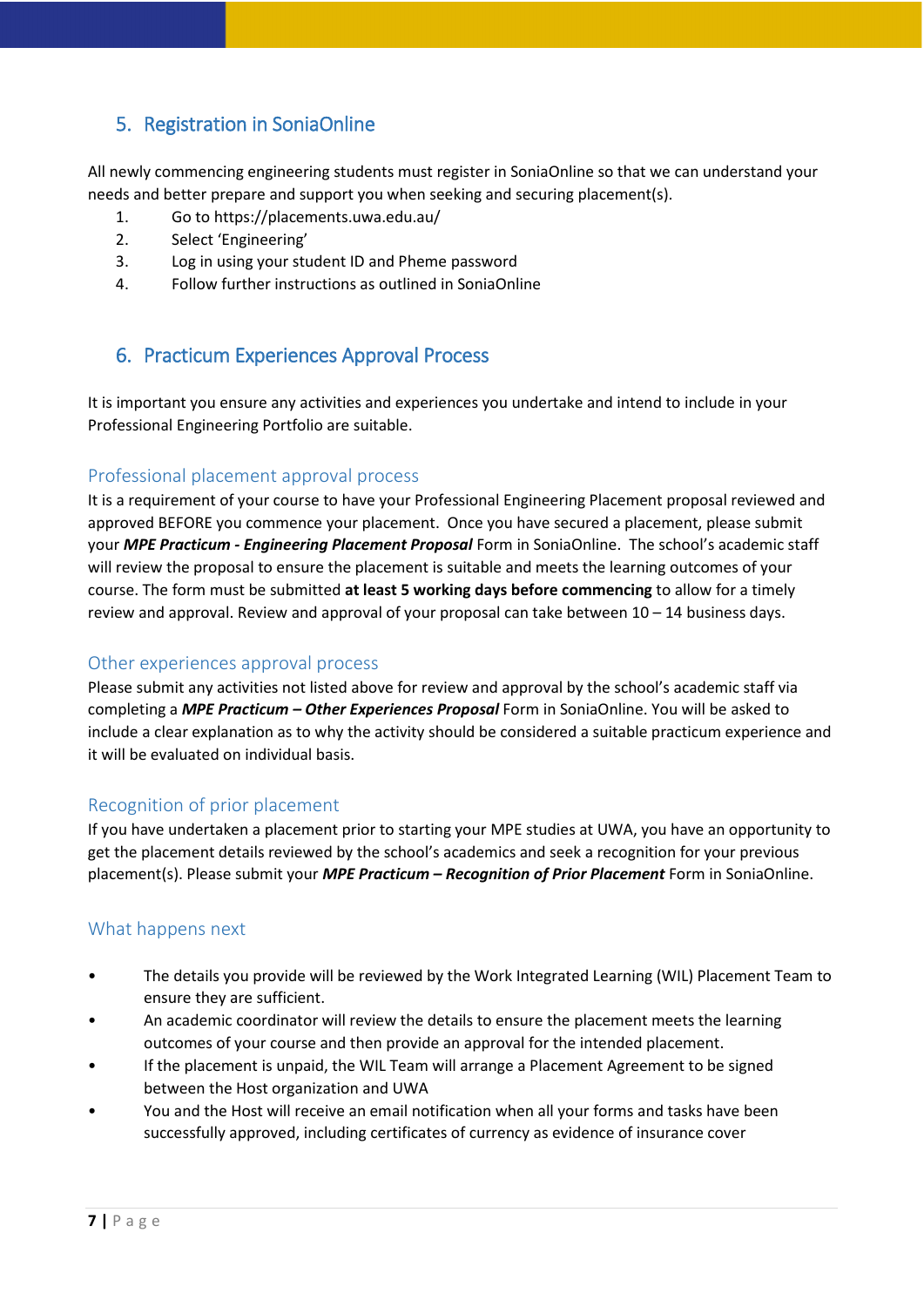### <span id="page-7-0"></span>Overseas placements

All students intending to undertake a placement overseas must:

- 1. Seek approval for both travel and the placement opportunity (as outlined above)
- 2. Once approved, record their travel plans (as outlined below)

Students participating in UWA approved travel overseas must be recorded on UWA's risk management system Concur, please follow the steps below:

- 1. Create a Concur account on<http://concursso.webservices.uwa.edu.au/> using your Pheme details.
- 2. Edit your Profile to ensure the information matches your passport details.
- 3. Add your UWA student email address, plus any addresses you may be sending itineraries from. Be sure to verify the email addresses you enter.
- 4. Email a PDF of your travel itinerary t[o plans@concur.com](mailto:plans@concur.com) from your verified email address.
- 5. Concur will extract your travel details and once done, you should have access to a 'My Trip' section on your Concur homepage showing your travel information.
- 6. Upload a screenshot of your Concur account showing your name and uploaded itinerary (the 'My Trip') in the box below (by using the yellow folder icon)

## <span id="page-7-1"></span>7. Placement Requirements and Responsibilities

### <span id="page-7-2"></span>Before your placement

**Before Placement**, you are required to:

- take an active role in preparing for the activity and understanding the specific requirements of the host organisation
- complete any required preparatory training or development sessions provided by UWA or host organisation prior to the formal commencement of the placement

#### **Placement preparation**

In preparation for your placement, you will be required to complete UWA's Pre-placement program via LMS. The program was designed to help you make the most of your placement. The three modules will provide you with information and guidance on health and safety in a workplace, expectations and understanding of professional behaviour, feedback and performance. You can complete the modules at any time, but no later than BEFORE the commencement of your placement. You will be asked to upload the Certificate of completion in SoniaOnline.

#### **Administrative arrangements**

Depending on whether you undertake a paid or unpaid placement, you and your host organisation might be required to complete further paperwork. Your placement coordinator will advise you of the requirements via SoniaOnline.

**Unpaid Practicums** – in SoniaOnline you will be required to submit:

- Your Engineering Placement Proposal Form
- Student Undertaking / Student Deed Poll

We will arrange signing of the Placement Agreement between UWA and the host organisation and issue Certificate of Currency to confirm your insurance coverage for the duration of the placement.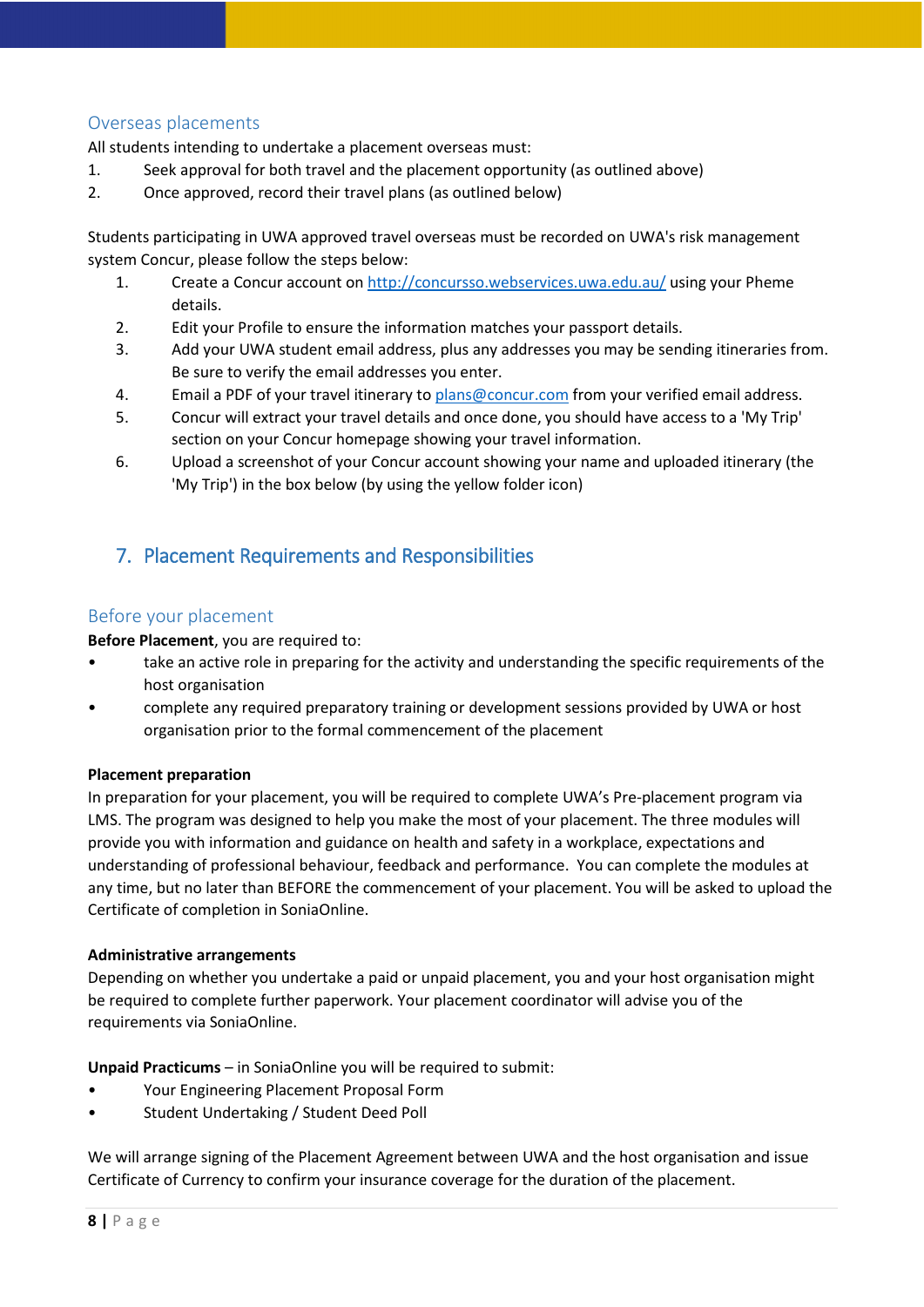**Paid practicum** - in SoniaOnline you will be required to submit:

• Your Engineering Placement Proposal Form

If you are being paid for work undertaken, you are considered an employee of the company and should be covered by your employers' insurance.

**IMPORTANT:** It is a requirement of your course to have your Professional Engineering Placement proposal reviewed and approved BEFORE you commence your placement.

You can apply to have your Professional Engineering Placement(s) approved at any time but please be aware that you are not allowed to commence any Professional Placement (paid or unpaid) before you have received your approval to do so. This is to ensure your placement is suitable, safe and meets the learning outcomes and requirements of your course. Assessment of your proposal can take between 10 – 14 business days.

### <span id="page-8-0"></span>During your placement

**During your placement**, you are required to:

- Communicate in a professional manner with host organisation staff and clients
- Work to the agreed times during the placement, including evenings and weekends where applicable
- Be professional at all times
- Act ethically and responsibly with the host organisation, staff and clients
- Observe the host organisation's dress code
- Undertake all duties as agreed to as part of the placement
- Notify the host organisation as early as possible before the beginning of the working day if you are unable to attend

#### **Check-in Surveys**

Once on your placement you will be required to complete a check-in survey after completing 30 hours, then after completing 60 hours via a form in SoniaOnline. These surveys are an opportunity for us to check how your placement is progressing. We check with your host supervisor as well.

Your Placement Officer will maintain contact with you during the practicum/placement and will ask you to complete a survey after 30 hours and will ask you the following questions:

- o Is your placement proceeding satisfactorily?
- o Are the tasks you are undertaking relevant and as you expected?
- o Are you receiving an adequate level of supervision?
- o Are you getting feedback from your supervisor?
- o Are you receiving an adequate level of support, and/ or necessary training in your workplace?
- o Do you have access to the resources you need?
- o Are you getting adequate breaks?
- o Have you received adequate safety training?
- o Do you have any OH&S concerns?
- o Do you have any other concerns?
- o How many hours or work placement have you completed?
- o Do you have any further comments?
- o I would like the Faculty WIL Officer to contact me Yes/ No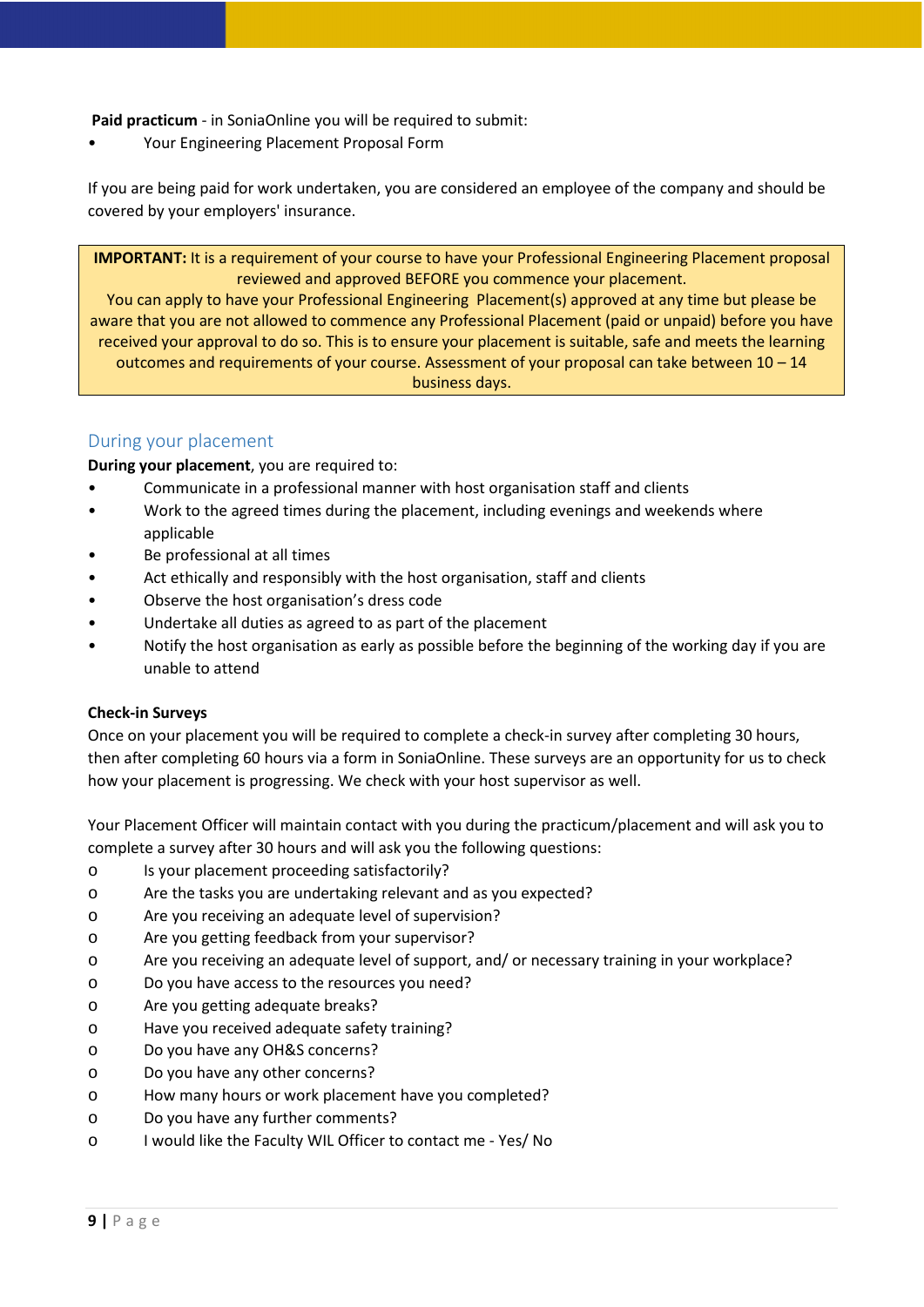**IMPORTANT**: In case of any incidents, accidents or concerns, please get in touch with your placement coordinator as soon as possible.

#### **Keep a Journal**

It is strongly recommended that you keep a journal of your placement experience(s), which you can then refer to when working on your portfolio. Note down any information that will help you with the required content of the portfolio, including important dates, names of the people that you deal with, points of interest, personal observations of the work place, and your roles and activities. The journal should also describe how the experience has contributed to your development as a professional engineer, including the attainment of the *Engineers Australia Stage 1 Competency Standards* and any lessons learnt.

#### <span id="page-9-0"></span>After your placement

#### **Certificate of Work Performed**

You will be required to ask your host supervisor to complete a *Certificate of work performed*. A separate *Certificate of Work Performed* must be completed for each placement and included in your Portfolio/Report.

#### **Final Placement Survey**

You will be also required to complete a final survey via a form in SoniaOnline within 14 days of (each) placement providing feedback on:

- o I understood the main tasks, responsibilities and boundaries of my role
- o The work I was assigned was relevant and aligned to my expectations
- o I understood instructions and asked for clarification when needed
- o I understood and applied some basic principles of analytical and lateral thinking
- o I was an active participant in work related conversations
- o I established a good rapport and interacted well with my colleagues
- o The supervision I received was adequate
- o The support I received from other colleagues was helpful
- o This experience has helped my confidence
- o I would recommend this host for further student placements

#### **Professional Engineering Portfolio**

After you complete all required practicum hours, ensure you enrol in GENG5010 Professional Engineering Portfolio and complete all requirements as outlined in the unit LMS. You will be enrolled into the unit automatically in your last semester of your studies. For an earlier enrolment, please liaise with the *Student*  advising office. Your portfolio has to be submitted no later than the due date listed in the GENG5010 Professional Engineering Portfolio LMS.

All students commencing in the MPE from 2017, must submit a portfolio in the unit GENG5010 Professional Engineering Portfolio as part of the course requirements. The portfolio requires students to demonstrate the successful completion of at least 450 hours of suitable professional engineering placement experience, and should detail how this experience has contributed to a student's development as a professional engineer including attainment of the Engineers Australia Stage 1 Competencies.

It is recommend students keep a journal of their practicum experiences that can be used as a reference when preparing the portfolio including important dates, names of people, points of interest, personal